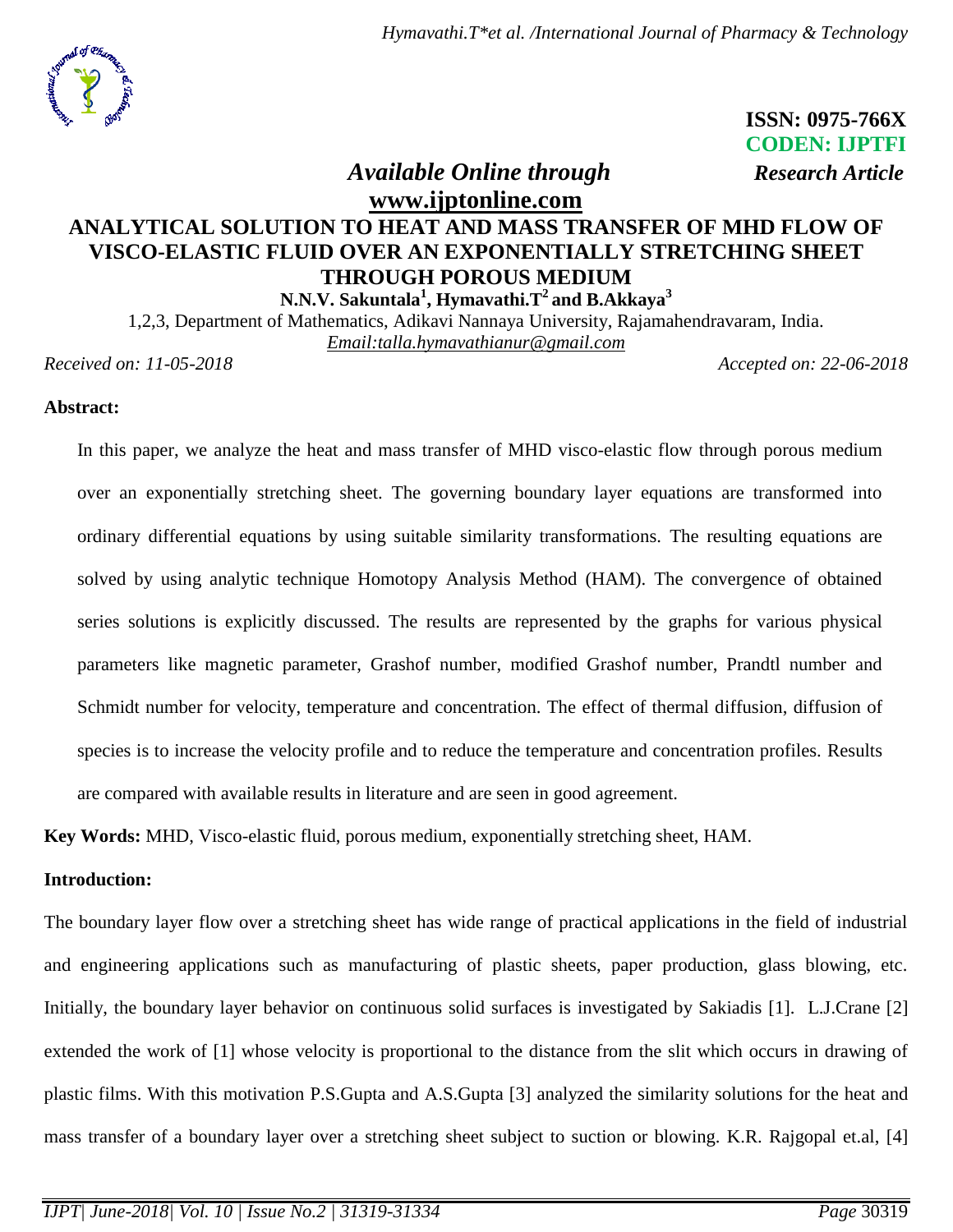studied the flow of an incompressible second order fluid past a stretching sheet which bears a problem of the continuous extrusion of a polymer sheet from a die. Magneto hydrodynamic flows have considerably a wide range of theoretical and practical applications in designing cooling systems with liquid metals. In recent years, the study of magneto hydrodynamic flow of visco-elastic fluid has gained lot of interest by many researchers due to its physiological applications. All the above studies concerns in absence of magnetic field. Subsequently, A.Chakrabarti and A.S.Gupta [5] studied the flow and heat transfer characteristics of an electrically conducting fluid permeated by uniform transverse magnetic field over a stretching sheet. H.I. Anderson [6] examined the viscoelastic fluid flow past a stretching sheet in presence of a transverse magnetic field. Ming-I Char [7] obtained the solutions for the heat and mass transfer in a hydrodynamic flow of the visco-elastic fluid over a stretching surface. In many Industrial applications the process of heat and mass transfer takes place simultaneously as a result of combined buoyancy effects of thermal diffusion and diffusion of chemical species. E.M.A.Elabasbeshy [8] investigated the heat and mass transfer along a vertical plate under the effects of thermal and species diffusion in presence of magnetic field.

However, all the above work carried out without considering porous medium. In recent years, viscoelastic fluid flow through porous medium has gained importance by many researchers. The cooling of strips can be controlled by drawing them through porous media. Vajravelu [9] analyzed the flow and heat transfer characteristics of viscous fluid in a saturated porous medium over an impermeable stretching sheet. M. Subhas Abel et.al, [10] investigated the problem of heat and mass transfer of Walter's liquid B embedded in porous medium over a stretching sheet. The influence of reaction rate on the transfer of chemically reactive species in the viscoelastic fluid flow immersed in porous medium is considered by K.V.Prasad et.al, [11]. Later, Rafael Cortell [12] studied the flow and mass diffusion of an electrically conducting second grade fluid in porous medium over a stretching surface with applied magnetic field.

Shijun Liao proposed a powerful analytic tool Homotopy Analysis Method (HAM) for non-linear problems [13]. The most significant feature of this method is that the region of convergence can be controlled and adjusted when compared to other methods. The Homotopy Analysis Method is further improved and systematically described through a typical non linear problem for viscous boundary layer flow by Shijun Liao [14]. M. Sajid and T. Hayat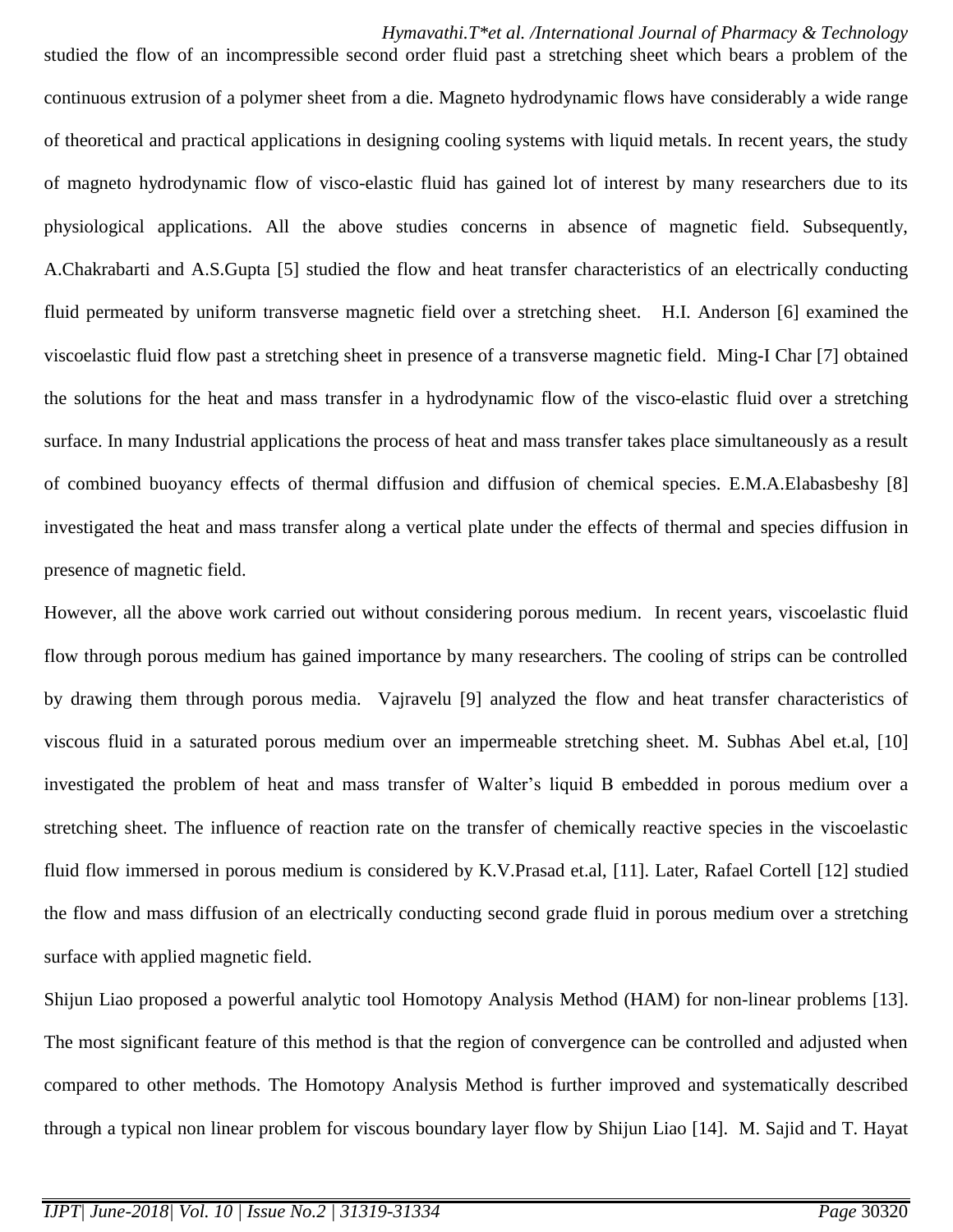[15] applied Homotopy Analysis method to discuss the MHD viscous flow due to a shrinking sheet. Behrouz Raftari, et.al, [16] analyzed the flow and heat transfer characteristics of a magneto hydrodynamic visco-elastic fluid with a stretching wall by using Homotopy Analysis Method.

In the above stretching sheet problems, the solutions obtained are not unique. W.C. Troy et.al, [17] derived unique solution of the problem containing exponential terms of similarity variable. E.Magyari and B.Keller [18] examined the mass and heat transfer of viscous fluid over an exponential stretching surface. Sujith Kumar Khan et.al, [19] examined the viscoelastic fluid boundary layer flow and heat transfer over an exponentially stretching sheet. E. Sanjayanand, et.al, [20] examined heat and mass transfer of visco-elastic fluid flow over an exponentially stretching sheet for various physical parameters. Anuar Ishak [21] studied the effect of radiation on magneto hydrodynamic boundary layer flow of a viscous fluid over an exponentially stretching sheet. Recently, Hymavathi Talla and B.Akkaya [22] studied the heat and mass transfer characteristics of visco-elastic fluid flow over an exponentially stretching sheet in porous medium by using Homotopy Analysis Method.

In the present work, we employ Homotopy Analysis Method to investigate MHD visco-elastic fluid flow and heat and mass transfer through porous medium over an exponentially stretching sheet. The governing equations are transformed into ordinary differential equations by using suitable similarity transformations. Further resultant equations are solved analytically using Homotopy Analysis Method (HAM) [13]. The effect of various parameters like visco-elastic parameter, porosity parameter, magnetic parameter, Grashof number etc. on flow, heat and mass transfer are discussed and presented through the graphs.

## **Mathematical Formulation:**

Consider a steady two-dimensional heat and mass transfer flow of an electrically conducting visco-elastic fluid over an exponentially stretching sheet in porous medium. The flow confined to y>0 and is generated due to linear stretching of adjacent boundary sheet, caused by the simultaneous application of two equal and opposite forces along x-axis. The x-axis is taken along the stretching surface in the direction of motion and y-axis is perpendicular to it. We assume that the flow is exposed under the influence of a transverse uniform magnetic field of strength  $B_0$ . In addition to this we also considered the chemically reactive species in the field of flow. Neglecting Soret and Dufour effects, the governing equations are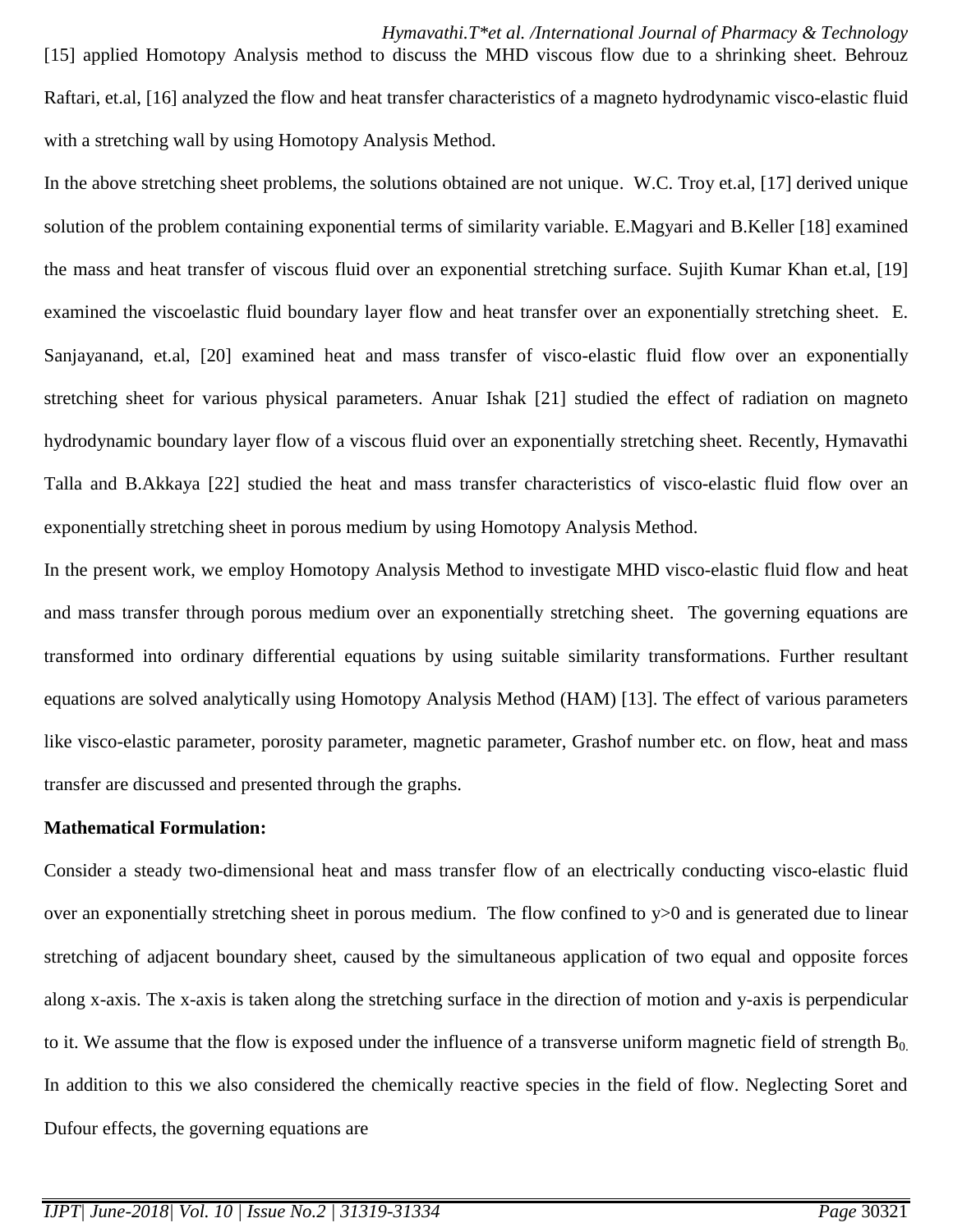$=0$  $\partial$  $+\frac{\partial}{\partial}$  $\partial$  $\partial$ *y v x u* (1)  $(T - T_{\infty}) + g\beta_c(C - C_{\infty})$ 2 0 \* 2 2 2 3 3 2 3 2  $\mathbf{v}_0$ 2  $-\frac{C}{I_*^*}u - \frac{C}{I_*^*}u + g\beta_T(T-T_{\infty}) + g\beta_c(C-C_{\infty})$  $\int$  $\left\{ \right\}$  $\mathbf{I}$  $\overline{\mathcal{L}}$ ╎  $\left| \right|$  $\partial x\partial$  $\partial$  $\partial$  $\partial$  $\overline{a}$  $\partial$  $\partial$  $\partial$  $\partial$  $\ddot{}$  $\partial$  $\partial$  $\ddot{}$  $\partial x\partial$  $\partial$  $\overline{a}$  $\partial$  $\partial$  $=$ д  $\partial$  $\ddot{}$  $\partial$  $\partial$  $g\beta_r(T-T_\infty)+g\beta_c(C-C)$  $B_0^{\ 2}u$ *u x y k u y u y u x u y u v x y u*  $k_0 \leq u$ *y u y u v x u*  $u \frac{\partial u}{\partial x} + v \frac{\partial u}{\partial y} = v \frac{\partial u}{\partial x} - k_0 \left\{ u \frac{\partial u}{\partial y} + v \frac{\partial u}{\partial y} + \frac{\partial u}{\partial y} \frac{\partial u}{\partial z} + \frac{\partial u}{\partial y} \frac{\partial u}{\partial z} \right\} - \frac{\partial u}{\partial y} + u \frac{\partial u}{\partial y} + g \beta_T (T - T_{\infty}) + g \beta_c$  $\rho$  $\nu$   $\sigma$ υ (2) 2 2 *y T Cp k y*  $v \frac{\partial T}{\partial x}$ *x*  $u \frac{\partial T}{\partial x}$  $\partial$  $=\frac{k}{\sqrt{2}}\frac{\partial}{\partial x}$  $\partial$  $+v\frac{\partial}{\partial x}$  $\partial$  $\partial$  $\rho$  (3) 2 2  $D\frac{\partial^2 C}{\partial x^2}$ *y*  $v \frac{\partial C}{\partial r}$ *x*  $u \frac{\partial C}{\partial x}$  $= D \frac{\partial}{\partial x}$  $\partial$  $+v\frac{\partial}{\partial x}$  $\partial$  $\partial$ (4)

Where u and v are the velocities in x and y directions respectively, T and C are temperature and concentration of chemical species of the fluid,  $\rho$  $\nu = \frac{\mu}{\epsilon}$  is the kinematic viscosity,  $\rho$  is the density of the fluid,  $\mu$  is the dynamic viscosity,  $k_0$  is the visco elastic parameter,  $k^*$  is the permeable coefficient of porous medium,  $\sigma$  is electrical conductivity of the fluid, g is the acceleration due to gravity,  $C_p$  is the specific heat at constant pressure, k is the thermal conductivity of the fluid,  $\beta_{\tau}$  is the volumetric coefficient of thermal expansion and  $\beta_c$  is the volumetric concentration coefficient, D is the mass diffusivity with the boundary conditions:

$$
u = U_w(x) = U_0 e^{x/l}, v = 0, T = T_w = T_{\infty} + T_0 e^{x/2l} \quad C = C_w = C_{\infty} + C_0 e^{x/2l} \quad at \quad y = 0
$$
  
\n
$$
u = 0, u_y = 0, T = T_{\infty}, C = C_{\infty}
$$

Where  $U_o$ , l are the reference velocity and the reference length respectively.  $T_o$ ,  $C_o$  are the temperature and concentration far away from the stretching sheet.

Equation of continuity (1) is identically satisfied if we choose the stream function  $\psi$  such that

$$
u = \frac{\partial \psi}{\partial y}, \quad v = -\frac{\partial \psi}{\partial x}, \tag{6}
$$

The momentum energy and concentration equations can be transformed into the corresponding ordinary differential equations by introducing the similarity transformations:

*y*

 $\partial$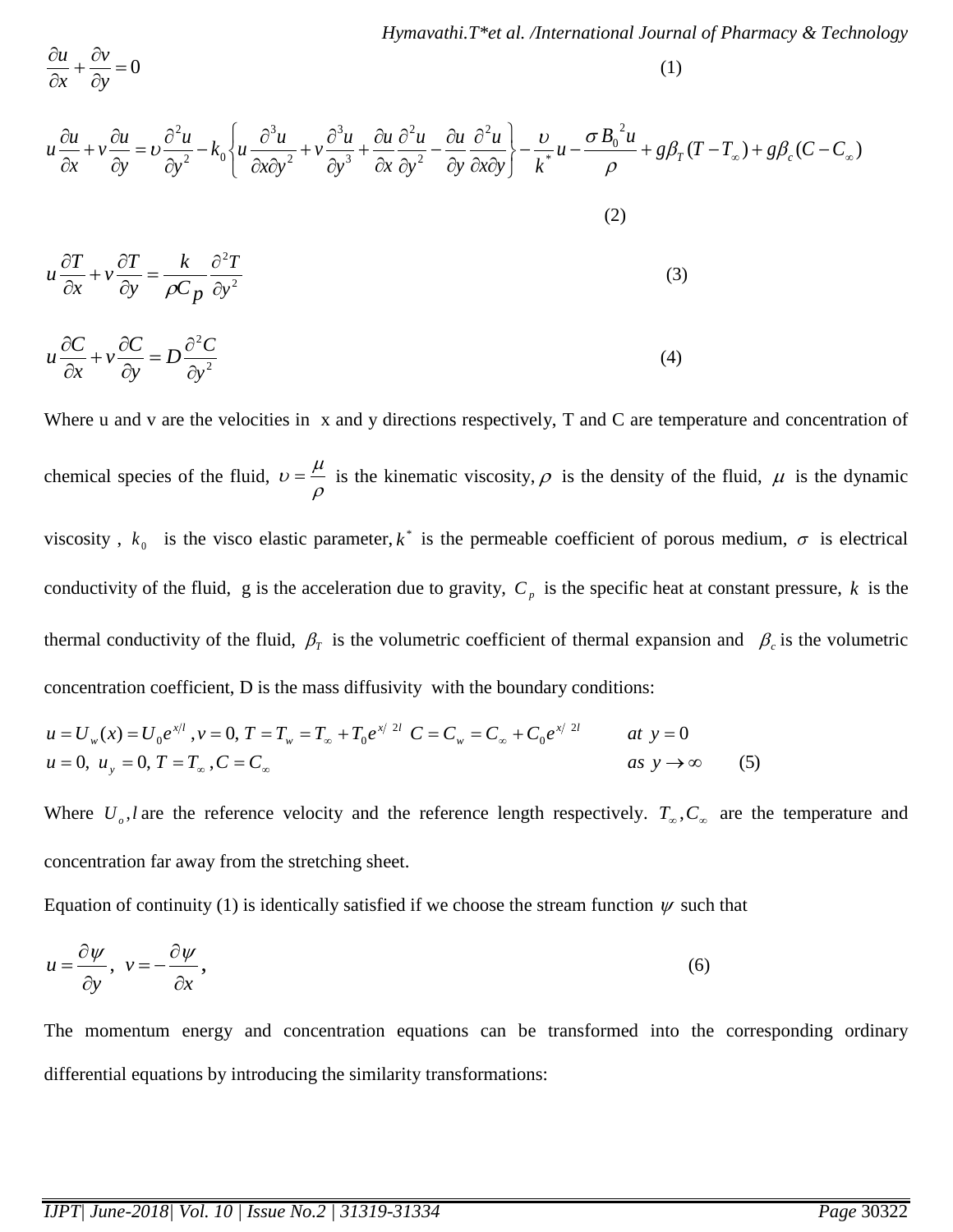$$
\eta = y \sqrt{\frac{U_0}{2\nu l}} \quad e^{x/2l} \tag{7}
$$

$$
\psi(x, y) = \sqrt{2\nu U_0} f(x, \eta) e^{x/2t}, \qquad \theta(\eta) = \frac{T - T_{\infty}}{T_w - T_{\infty}}, \qquad \phi(\eta) = \frac{C - C_{\infty}}{C_w - C_{\infty}}
$$
(8)

Where  $\eta$  is the similarity variable and f is the dimensionless stream function considering  $f(x, \eta) = f(\eta)$ . The momentum and energy equations are transformed to

 $(M + k_2)f' + G_r \theta + G_c \phi = 0$ 2 3 2  $2f'^2 + ff'' - k_1 \left\{ 3ff''' - \frac{1}{2}ff^{iv} - \frac{3}{2}f''^2 \right\} - (M + k_2)$ 1  $2^2 + ff'' - k_1 \left\{ 3ff''' - \frac{1}{2}ff^{iv} - \frac{3}{2}f''^2 \right\} - (M + k_2)f' + G_v\theta + G_v\phi =$ J  $\left\{ \right\}$  $\mathbf{I}$  $\overline{\mathcal{L}}$ ╎  $f''' - 2f'^2 + ff'' - k_1 \left\{ 3ff''' - \frac{1}{2}ff^{iv} - \frac{3}{2}f''^2 \right\} - (M + k_2)f' + G_r \theta + G_c \phi = 0$  (9)

$$
\theta'' = \Pr(f'\theta - f\theta')\tag{10}
$$

$$
\phi'' = Sc(\phi f' - f\phi')\tag{11}
$$

With the boundary conditions

 $\ell' = 0,$   $f'' = 0,$   $\theta = 0$   $\phi = 0$   $as \eta \rightarrow \infty$  $= 0,$   $f' = 1,$   $\theta = 1$   $\phi = 1$  at  $\eta =$  $\theta = 0$   $\phi = 0$  as  $\eta$  $\theta = 1$   $\phi = 1$  at  $\eta$  $f' = 0,$   $f'' = 0,$   $\theta = 0$   $\phi = 0$  as  $f = 0$ ,  $f' = 1$ ,  $\theta = 1$   $\phi = 1$  at 0,  $f'' = 0$ ,  $\theta = 0$   $\phi = 0$ 0,  $f' = 1$ ,  $\theta = 1$   $\phi = 1$  at  $\eta = 0$ (12)

Where *l*  $k_0 U$  $k_1 = \frac{\kappa_0 C_w}{I}$ υ  $\sum_{i=1}^{\infty} \frac{\omega_{i}}{\omega_{i}}$  is the dimensionless visco-elastic parameter,  $k^*U_{w}$  $k_2 = \frac{2\nu l}{\hbar^* I I}$  is the porosity parameter,

 $U_0e^{x/l}$  $B_{\rm 0}^2l$ *M* 0  $2\sigma B_0^2$  $\rho$  $=\frac{2\sigma B_0 l}{\sigma^2}$  is the magnetic parameter, ∞  $=$ *k*  $\Pr = \frac{\mu C_p}{I}$  is the Prandtl number, *D*  $Sc = \frac{U}{I}$  is the Schmidt number and

$$
G_r = \frac{2g\beta_T(T - T_\infty)}{U_w^2}, G_c = \frac{2g\beta_c(C - C_\infty)}{U_w^2}.
$$

#### **Homotopy Analysis Solution:**

In this section, we employ HAM to solve the equation (9) to (11) subject to the boundary conditions (12). Let us choose the initial guesses  $f_0$ ,  $\theta_0$ ,  $\phi_0$  as

$$
f_0(\eta) = 1 - e^{-\eta} \tag{13}
$$

$$
\theta_0(\eta) = e^{-\eta} \tag{14}
$$

$$
\phi_0(\eta) = e^{-\eta} \tag{15}
$$

The linear operator is selected as

$$
L(f) = f''' - f',\tag{16}
$$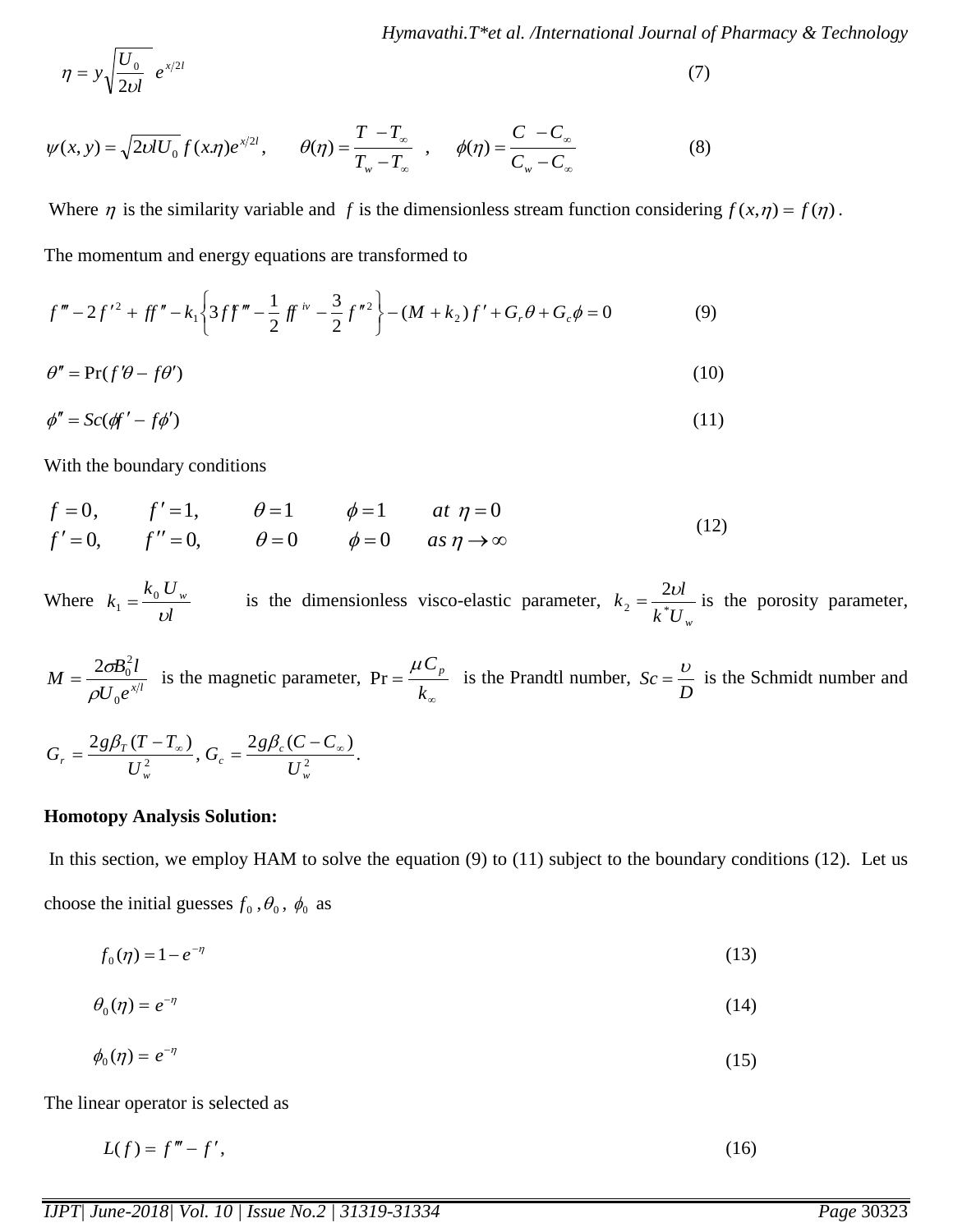$$
Hymavathi. T*et al. /International Journal of Pharmacy & Technology \nL(\theta) = \theta'' - \theta
$$
\n(17)

$$
L(\phi) = \phi'' - \phi \tag{18}
$$

Which have the following property

$$
L_f[C_1 + C_2 e^{\eta} + C_3 e^{-\eta}] = 0 \tag{19}
$$

$$
L_{\theta}[C_{4}e^{\eta} + C_{5}e^{-\eta}] = 0 \tag{20}
$$

$$
L_{\phi}[C_{6}e^{\eta} + C_{7}e^{-\eta}] = 0 \tag{21}
$$

Where  $C_i$  ( $i = 1,2,3,4,5,6,7$ ) are the arbitrary constants.

If  $p \in [0,1]$  is the embedding parameter,  $\hbar_1$ ,  $\hbar_2$  and  $\hbar_3$  are the non-zero auxiliary parameters and  $H_1(\eta)$ ,  $H_2(\eta)$  and  $H_3(\eta)$  are the auxiliary functions, then we construct the following zeroth- order deformation equation:

$$
(1-p)L(\tilde{f}(\eta;p)-f_0(\eta))=p\hbar_1H_1(\eta)N_1[\tilde{f}(\eta;p),\tilde{\theta}(\eta;p),\tilde{\phi}(\eta;p)]
$$
\n(22)

$$
(1-p)L(\tilde{\theta}(\eta;p)-\theta_0(\eta))=p\hbar_2H_2(\eta)N_2[\tilde{f}(\eta;p),\tilde{\theta}(\eta;p)]
$$
\n(23)

$$
(1-p)L(\tilde{\phi}(\eta;p)-\phi_0(\eta))=p\hbar_3H_3(\eta)N_3[\tilde{f}(\eta;p),\tilde{\phi}(\eta;p)]
$$
\n(24)

Subject to the boundary conditions

$$
\tilde{f}(0; p) = 0, \qquad \tilde{f}'(0; p) = 1 \qquad \tilde{f}'(\infty; p) = 0 \qquad \tilde{f}''(\infty; p) = 0
$$
  
\n
$$
\theta(0; p) = 1, \qquad \theta'(\infty; p) = 0
$$
  
\n
$$
\phi(0; p) = 1, \qquad \phi'(\infty; p) = 0
$$
  
\n(25)

We define non linear operator as

We define non linear operator as  
\n
$$
N_1(\tilde{f}(\eta;p)) = \frac{\partial^3 f}{\partial \eta^3} - 2\left(\frac{\partial f}{\partial \eta}\right)^2 + \frac{\partial^2 f}{\partial \eta^2} f - k_1 \left(3\frac{\partial f}{\partial \eta}\frac{\partial^3 f}{\partial \eta^3} - \frac{1}{2}f\frac{\partial^4 f}{\partial \eta^4} - \frac{3}{2}\left(\frac{\partial^2 f}{\partial \eta^2}\right)^2\right) - (k_2 + M)\frac{\partial f}{\partial \eta} + G_r \theta + G_c \phi
$$

$$
N_2(\tilde{f}(\eta;p),\tilde{\theta}(\eta;p)) = \frac{\partial^2 \theta}{\partial \eta^2} + \Pr\left(f\frac{\partial \theta}{\partial \eta} - \frac{\partial f}{\partial \eta}\theta\right)
$$
(27)

(26)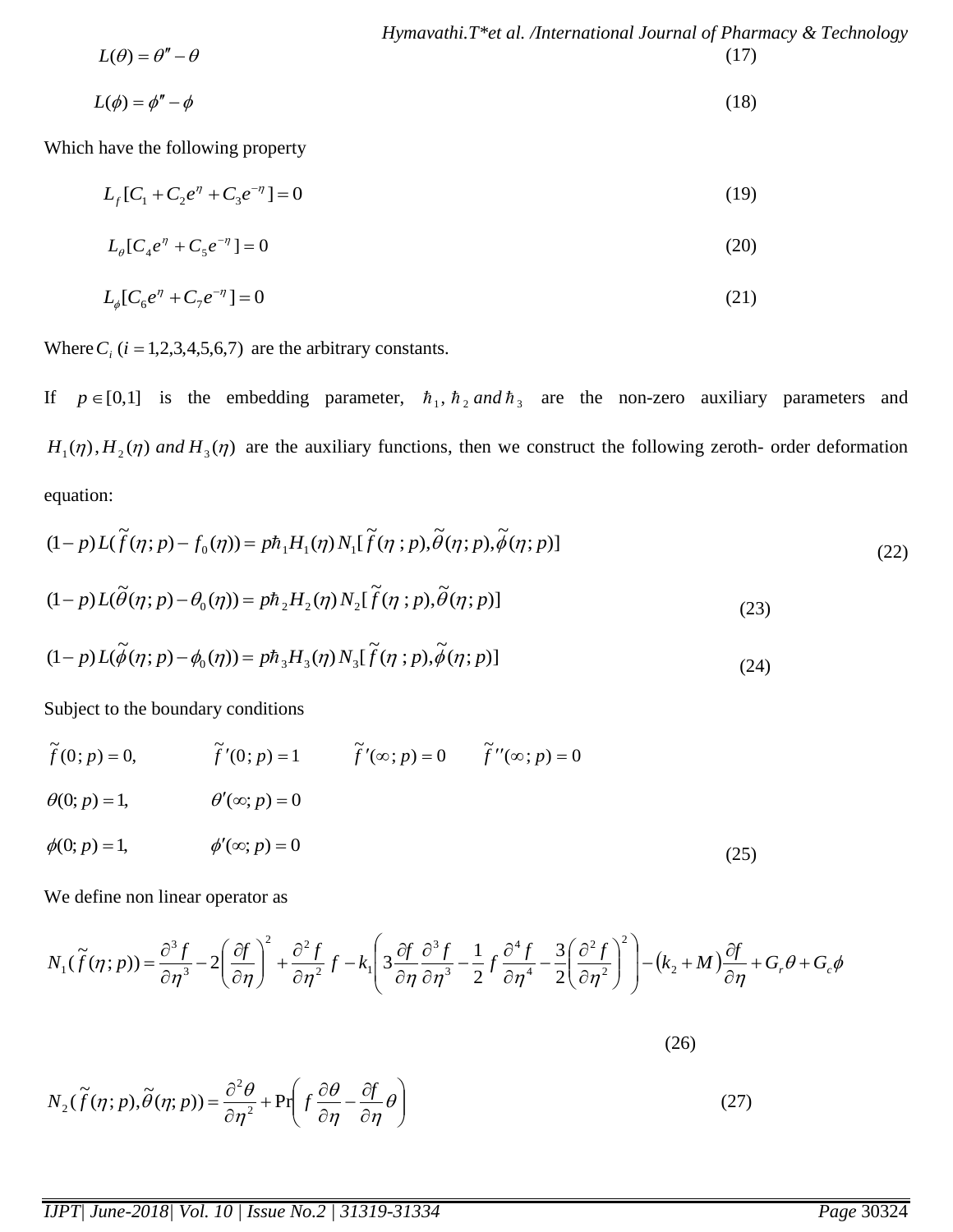$$
N_3(\tilde{f}(\eta;p),\tilde{\phi}(\eta;p)) = \frac{\partial^2 \phi}{\partial \eta^2} + Sc\left(f\frac{\partial \phi}{\partial \eta} - \frac{\partial f}{\partial \eta}\phi\right)
$$
(28)

For  $p=0$  *and*  $p=1$ , we have

$$
f(\eta, 0) = f_0(\eta), \qquad f(\eta, 1) = f(\eta)
$$
  
\n
$$
\theta(\eta, p) = \theta_0(\eta), \qquad \theta(\eta, 1) = \theta(\eta)
$$
  
\n
$$
\phi(\eta, p) = \phi_0(\eta), \qquad \phi(\eta, 1) = \phi(\eta)
$$
\n(29)

Thus as p increases from 0 to 1,  $\tilde{f}(\eta; p)$  varies from  $f(\eta; 0)$  to  $f(\eta)$ ,  $\tilde{\theta}(\eta; p)$  varies from  $\theta(\eta; 0)$  to  $\theta_0(\eta)$  and

$$
\tilde{\phi}(\eta;p) \text{ varies from } \phi(\eta;0) \text{ to } \phi_0(\eta)
$$

Now, expanding  $\tilde{f}(\eta, p)$ ,  $\tilde{\theta}(\eta, p)$ ,  $\tilde{\phi}(\eta, p)$  using Taylor's Theorem with respect to p we have

$$
\widetilde{f}(\eta, p) = f_0(\eta) + \sum_{m=1}^{\infty} f_m(\eta) p^m
$$
\n(30)

$$
\tilde{\theta}(\eta, p) = \theta_0(\eta) + \sum_{m=1}^{\infty} \theta_m(\eta) p^m
$$
\n(31)

$$
\widetilde{\phi}(\eta, p) = \phi_0(\eta) + \sum_{m=1}^{\infty} \phi_m(\eta) p^m
$$
\n(32)

Where 
$$
f_m(\eta) = \frac{1}{m!} \frac{\partial^m \tilde{f}(\eta, p)}{\partial p^m} \bigg|_{p=0}
$$
 (33)

$$
\theta_m(\eta) = \frac{1}{m!} \frac{\partial^m \widetilde{\theta}(\eta, p)}{\partial p^m} \bigg|_{p=0} \tag{34}
$$

$$
\phi_m(\eta) = \frac{1}{m!} \frac{\partial^m \widetilde{\phi}(\eta, p)}{\partial p^m} \bigg|_{p=0}
$$
\n(35)

If the initial approximations, auxiliary linear operators and non zero auxiliary parameters are chosen in such a way that the series  $(30)$  to  $(32)$  converges at p=1, and thus

$$
f(\eta) = f_0(\eta) + \sum_{m=1}^{\infty} f_m(\eta) \tag{36}
$$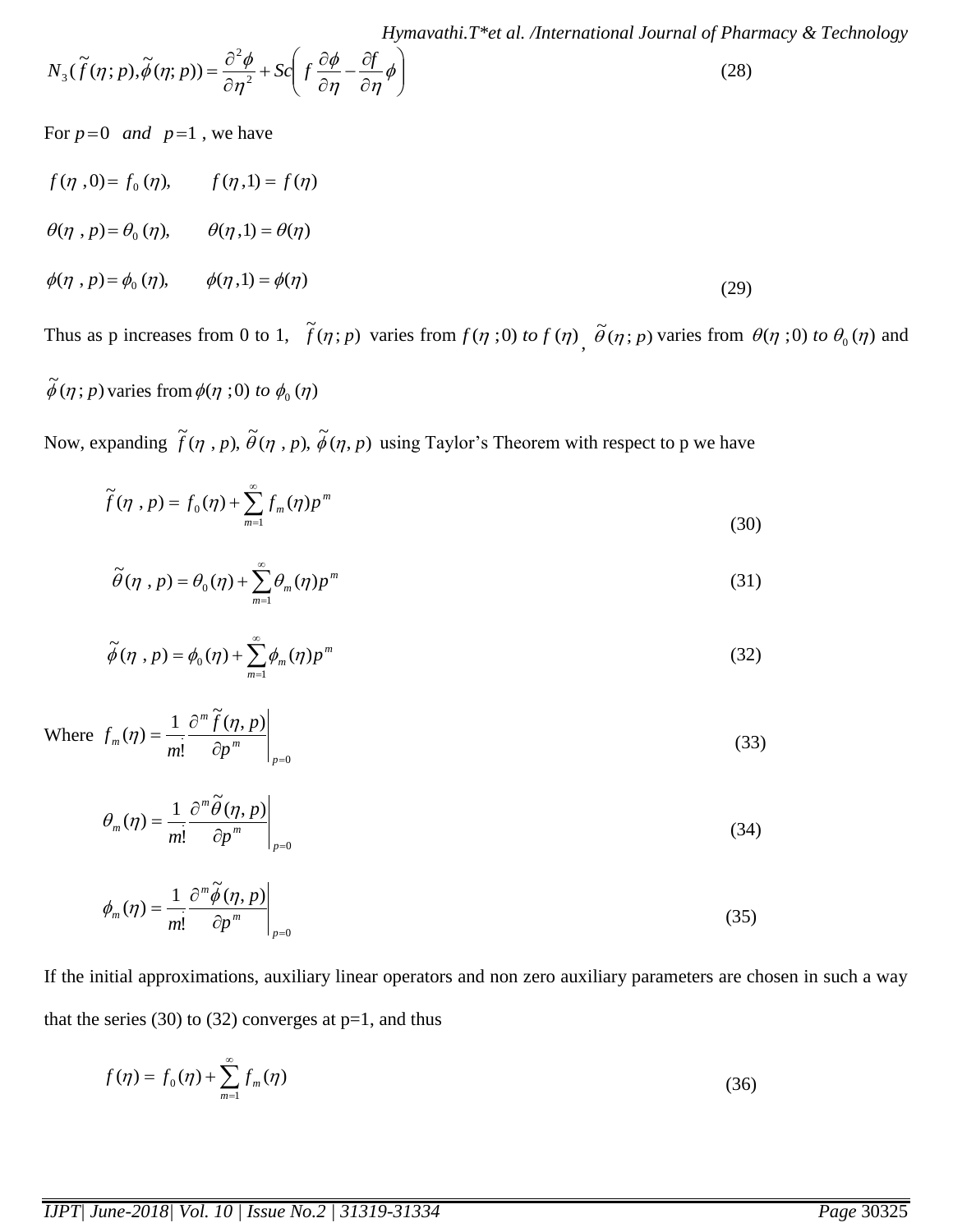$$
\theta(\eta) = \theta_0(\eta) + \sum_{m=1}^{\infty} \theta_m(\eta) \tag{37}
$$

$$
\phi(\eta) = \phi_0(\eta) + \sum_{m=1}^{\infty} \phi_m(\eta) \tag{38}
$$

Differentiating equation (22) to (24) m times with respect to p, setting  $p=0$  and finally dividing with m!, we get the m<sup>th</sup> order deformation equations are as follows:

$$
L_f[f_m(\eta) - \chi_m f_{m-1}(\eta)] = \hbar_1 H_1(\eta) R_m^f(\eta), \qquad (39)
$$

$$
L_{\theta}[\theta_m(\eta) - \chi_m \theta_{m-1}(\eta)] = \hbar {}_2 H_2(\eta) R_m^{\theta}(\eta), \qquad (40)
$$

$$
L_{\phi}[\phi_{m}(\eta) - \chi_{m}\phi_{m-1}(\eta)] = \hbar_{3}H_{3}(\eta)R_{m}^{\phi}(\eta), \qquad (41)
$$

Subject to the boundary conditions

$$
f_m(0) = 0, \t f'_m(0) = 0, \t f''_m(\infty) = 0, \t f''_m(\infty) = 0
$$
  
\n
$$
\theta_m(0) = 0, \t \theta_m(\infty) = 0
$$
  
\n
$$
\phi_m(0) = 0, \t \phi_m(\infty) = 0
$$
  
\n
$$
m-1 \t m-1 \t m-1 \t m-1
$$

$$
R_{m}^{f}(\eta) = f_{m-1}^{m} + \sum_{i=0}^{m-1} f_{i} f_{m-i-i}^{n} - 2 \sum_{i=0}^{m-1} f'_{i} f'_{m-i-i} - K_{1} \left\{ 3 \sum_{i=0}^{m-1} f'_{m-i-i} f''_{i} - \frac{1}{2} \sum_{i=0}^{m-1} f_{m-i-i} f^{iv}_{i} - \frac{3}{2} \sum_{i=0}^{m-1} f''_{m-i-i} f''_{i} \right\}
$$
\n
$$
- (k_{2} + M) f'_{m-1} + G_{r} \theta_{m-1} + G_{c} \phi_{m-1}
$$
\n
$$
(43)
$$

$$
R_m^{\theta}(\eta) = \theta_{m-1}'' + \Pr \sum_{i=0}^{m-1} (f_i \theta_{m-1-i}' - \theta_i f_{m-1-i}')
$$
 (44)

$$
R_m^{\phi}(\eta) = \phi_{m-1}'' + Sc \sum_{i=0}^{m-1} (f_i \phi_{m-i-i}' - \phi_i f_{m-i-i}')
$$
\n(45)

$$
\chi_m = \begin{cases} 0, & m \le 1 \\ 1, & m > 1 \end{cases} \tag{46}
$$

We choose the auxiliary function as

$$
H_1(\eta) = 1 \qquad H_2(\eta) = 1 \quad H_3(\eta) = 1 \tag{47}
$$

If we let  $f_m^*(\eta)$  $f_m^*(\eta)$  ,  $\theta_m^*(\eta)$  ,  $\phi_m^*(\eta)$  $m^*(\eta)$ ,  $\phi_m^*(\eta)$  as the special functions of m<sup>th</sup> order deformation equations, then the general solutions are given by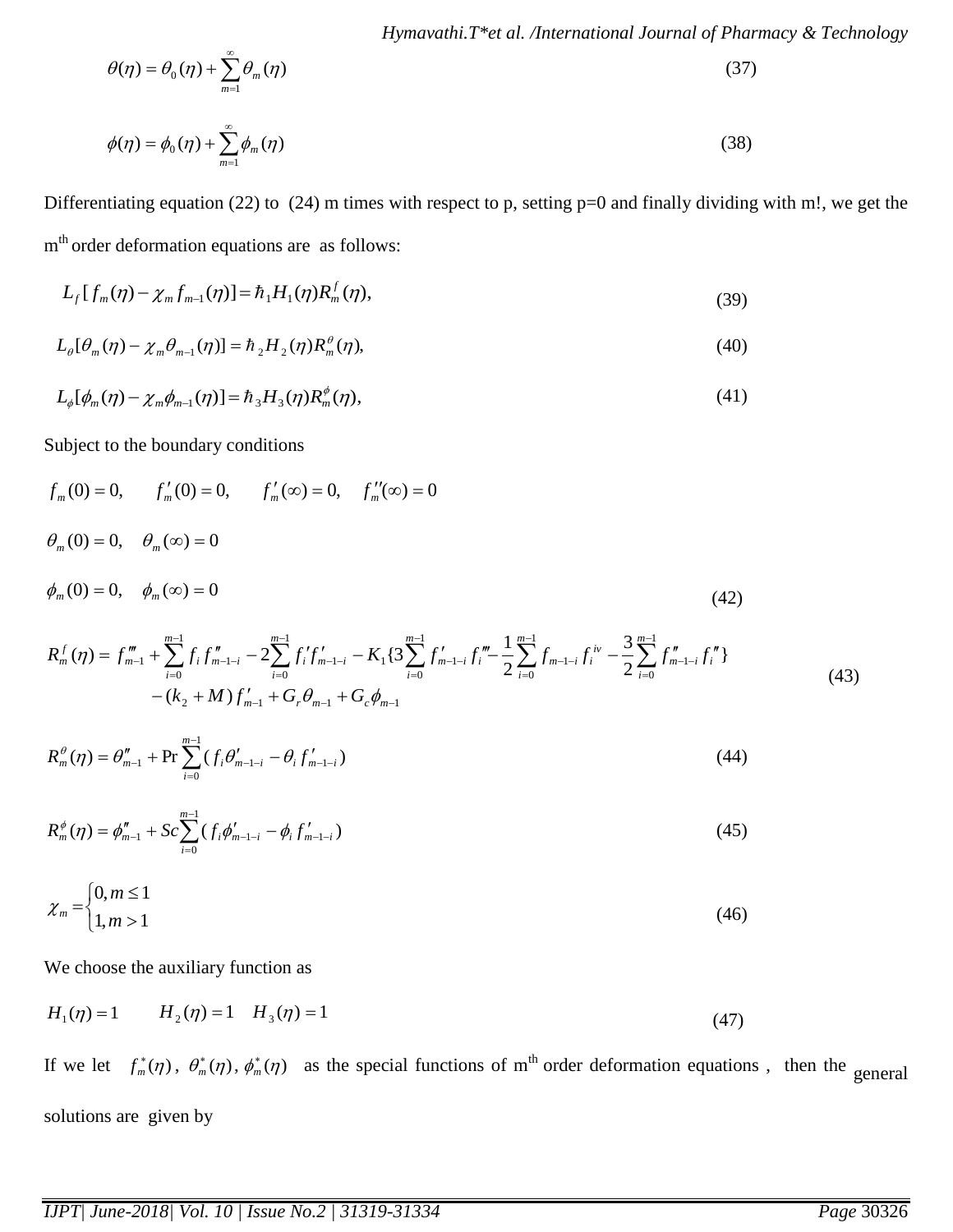$$
f_m(\eta) = f_m^*(\eta) + C_1 + C_2 e^{-\eta} + C_3 e^{\eta}
$$
\n(48)

$$
\theta_m(\eta) = \theta_m^*(\eta) + C_4 e^{-\eta} + C_5 e^{\eta}
$$
\n(49)

$$
\phi_m(\eta) = \phi_m^*(\eta) + C_6 e^{-\eta} + C_7 e^{\eta}
$$
\n(50)

Where the integral constants  $C_i$  (i =1, 2, 3, 4, 5, 6, 7) are determined using the boundary conditions (42). Now it is easy to solve the linear non-homogeneous equation (39) - (41) using MATHEMATICA software one after the other by considering  $m = 1, 2, 3...$ 

#### **Convergence of HAM:**

The convergence of the series solutions obtained by HAM are strongly depends on the values of the non-zero auxiliary parameters  $\hbar$ <sub>i</sub> (i=1, 2, 3) which can be adjusted to control the convergence of the solutions. Therefore, for the convergence of the solution, the  $h_i$  curves are plotted for 20<sup>th</sup> order approximations in fig.1, fig.2 and fig.3 for different physical parameters. The valid ranges of  $\hbar$ <sub>*i*</sub> are  $-1.1 \leq h_1 \leq -0.22$ ,  $-1.75 \leq h_2 \leq -0.19$ ,  $-1.93 \leq h_3 \leq -0.16$  respectively. The convergence of HAM solution for different orders of approximations is given in Table.1.



Fig.1 ħ1 curve for f ''(n) Fig.2 ħ2 curve for  $\theta'(\eta)$  Fig.3 ħ3 curve for  $\phi'(\eta)$ 

#### **Table 1. Convergence of HAM solution for different orders of approximations when..**

|  |  |  | $k_1 = 0.1, k_2 = 0.1, Gr = 0.1, Gc = 0.1, Pr = 1, Sc = 0.96, M = 0.1.$ |  |  |  |  |
|--|--|--|-------------------------------------------------------------------------|--|--|--|--|
|--|--|--|-------------------------------------------------------------------------|--|--|--|--|

| Order | $-f''(0)$ | $-\theta'(0)$       | $-\phi'(0)$           |
|-------|-----------|---------------------|-----------------------|
|       |           |                     |                       |
| 5     | 1.37478   | $0.945019$ 0.920428 |                       |
| 10    | 1.37486   |                     | $0.945114$   0.920326 |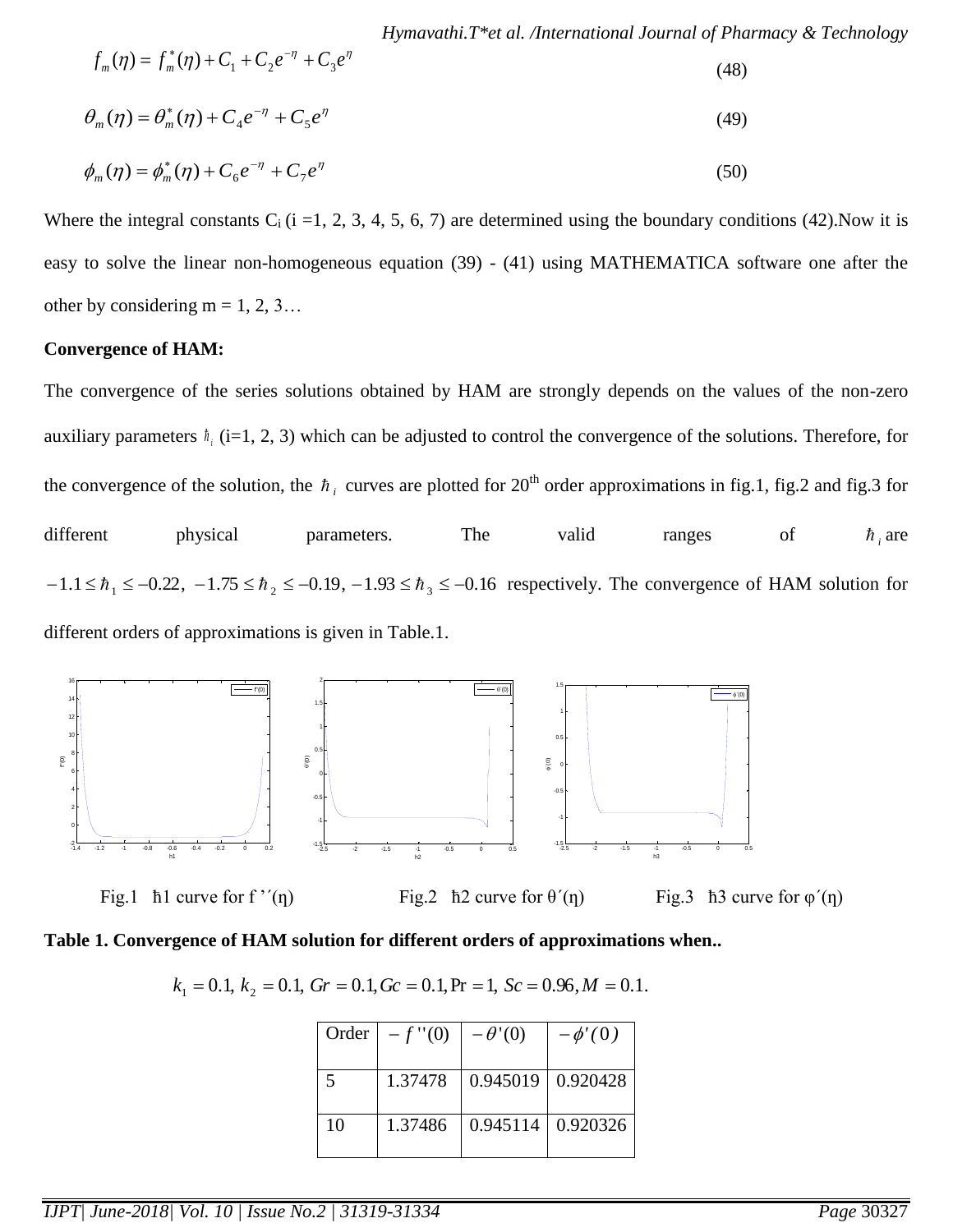|    | 11 <i>vouwvalled</i> . 1 |          | <u>ci ul. Antichiumonul</u> |
|----|--------------------------|----------|-----------------------------|
| 15 | 1.37493                  | 0.945145 | 0.920277                    |
| 20 | 1.37498                  | 0.945146 | 0.920265                    |
| 25 | 1.37498                  | 0.945147 | 0.920264                    |
| 30 | 1.37498                  | 0.945147 | 0.920264                    |
| 35 | 1.37498                  | 0.945147 | 0.920264                    |
| 40 | 1.37498                  | 0.945147 | 0.920264                    |

*Hymavathi.T\*et al. /International Journal of Pharmacy & Technology*

## **Results and Discussion:**

Analytical solutions are discussed for the velocity, temperature and concentration profiles under various values of visco-elastic parameter  $(k_1)$ , porosity parameter  $(k_2)$ , Magnetic parameter  $(M)$ , Grashof Number  $(G_r)$  and modified Grashof Number  $(G_c)$ , Prandtl number  $(P_r)$  and Schmidt number  $(S_c)$ . Graphically the results are illustrated by plotting the figures.





Fig.4 velocity f' (η) for different values of k1 Fig.5 temperature  $\theta$  (η) for different values of k<sub>1</sub>



Fig.6 concentration  $\varphi$  (η) for different values of k<sub>1</sub> Fig.7 velocity f' (η) for different values of k<sub>2</sub>

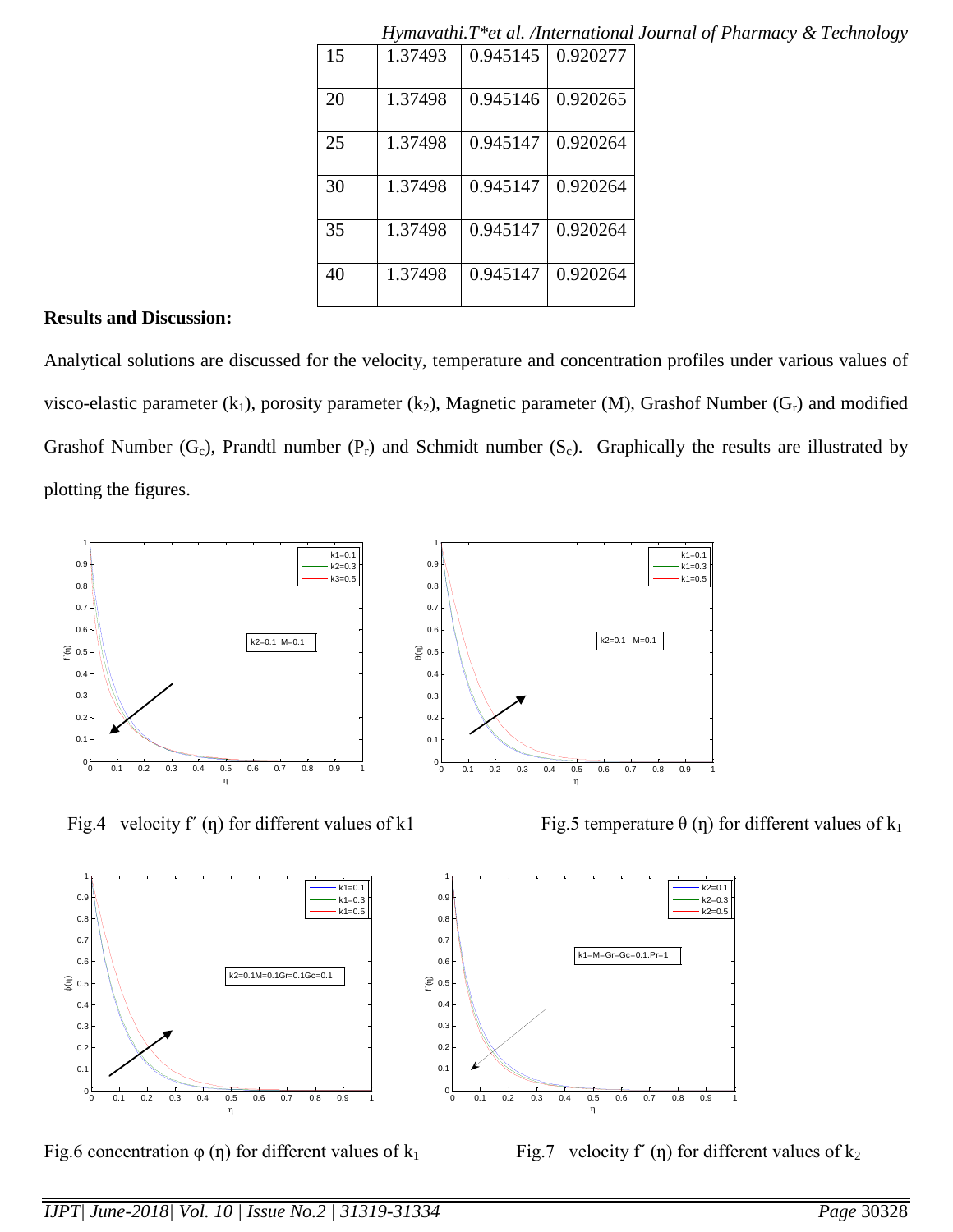

Fig.8 temperature  $\theta$  (η) for different values of k<sub>2</sub> Fig.9 concentration  $\phi$  (η) for different values of k<sub>2</sub> Fig.4-6 illustrates the effect of visco-elastic parameter  $k_1$  on velocity, temperature and concentration profiles. From the figure it is clear that increasing the visco-elastic- parameter  $(k_1)$  declines the velocity and enhances the temperature and concentration.

Fig.7-9 illustrates the effect of porosity parameter  $k_2$  on velocity, temperature and concentration profiles. From the figure it is clear that increasing in the porosity parameter  $(k_2)$  declines the velocity and enhances temperature and concentration. By increasing the porous parameter, the holes of the porous medium widens and a resistive force acts opposite to the flow which causes fall in velocity profiles.





Fig. 10 velocity f' (η) for different values of Gr Fig. 11 temperature  $\theta$  (η) for different values of Gr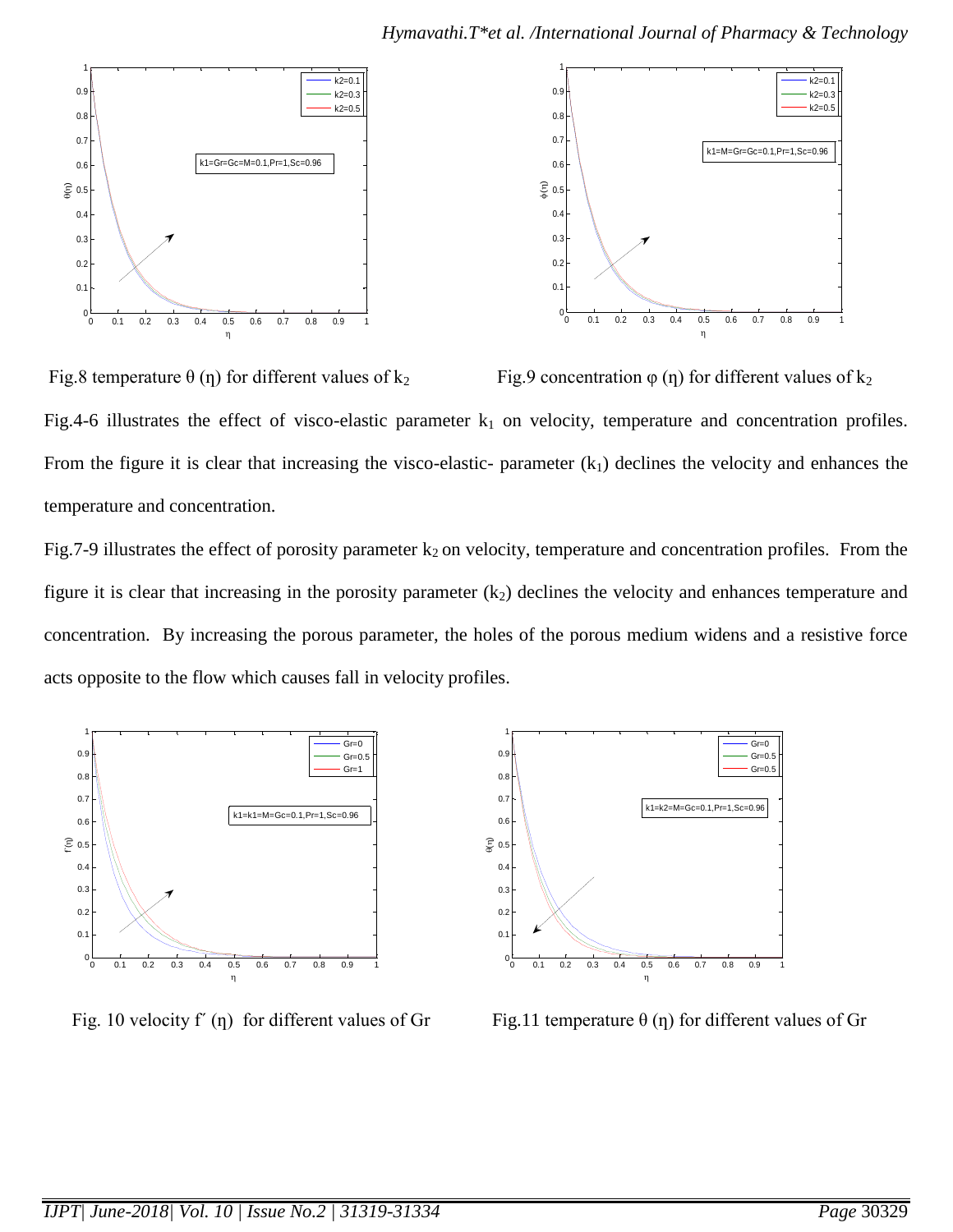

Fig. 13 velocity f' (η) for different values of Gr Fig. 13 velocity f' (η) for different values of Gc







Fig.14 temperature  $\theta$  (η) for different values of Gc Fig15 concentration  $\phi$  (η) for different values of Gc Fig.10 -12 illustrates the behavior of velocity, temperature and concentration for different values of Grashof number Gr . It is seen that the velocity increases by increasing the Grashof number Gr where as temperature and concentration decreases.

Fig.13-15 shows the velocity, temperature and concentration profiles for different values of modified Grashof number Gc. It is noticed that by increasing the modified Grashof number Gc, there is increase in velocity and decrease in temperature and concentration.





Fig. 16 velocity f' (η) for different values of M Fig.17 temperature  $\theta$  (η) for different values of Pr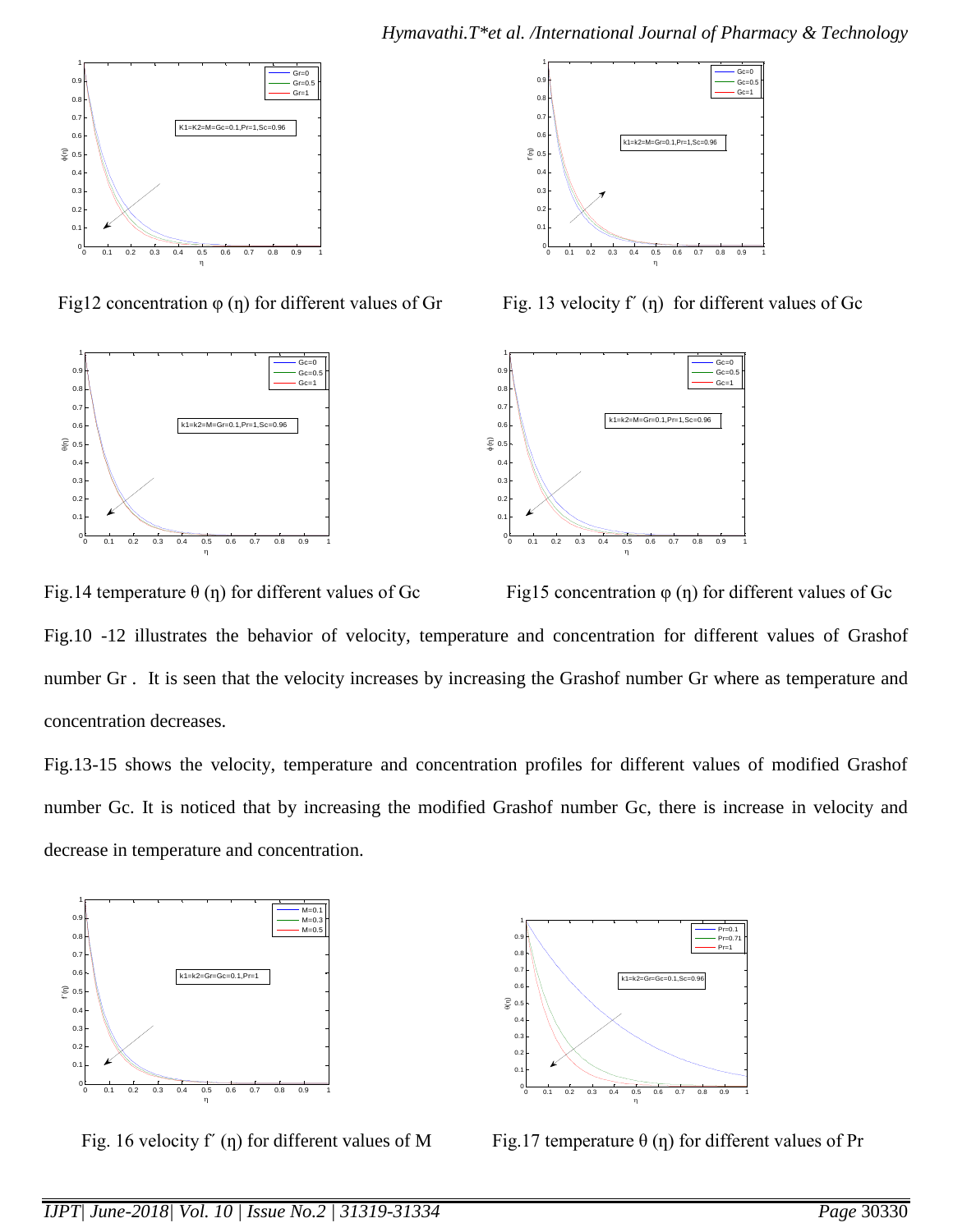

Fig.18 concentration  $\varphi(\eta)$  for different values of Sc

Fig.16 depicts the effect of magnetic parameter M on velocity. It shows that the rate of transport is considerably reduced with increasing values of M. It indicates that the transverse magnetic field opposes the transport phenomena.

The effect of Prandtl number Pr on temperature is shown in Fig.17. It is observed that the temperature decreases with increase in Prandtl number Pr. It means the thermal boundary layer thickness decreases with increasing values of Prandtl number.

The effect of Schmidt number Sc on concentration is shown in Fig.18. It is observed that the concentration decreases with increase in Schmidt number Sc. This is due to thinning of concentration boundary layer with the introduction of chemical species diffusion.

Table.2 enlists the comparison of θ´(0) for different values of Prandtl number Pr and are compared with the available results in the literature.

| <b>Table2. Comparison of</b> $-\theta'(0)$ for different values of Pr when $k_1 = k_2 = Gr = Gc = M = 0.0$ . |  |
|--------------------------------------------------------------------------------------------------------------|--|
|--------------------------------------------------------------------------------------------------------------|--|

| Pr  | <b>Bidin</b><br>and | <b>HAM</b> |
|-----|---------------------|------------|
|     | Nazar               |            |
| 1.0 | 0.9547              | 0.954784   |
| 2.0 | 1.4714              | 1.471460   |
| 3.0 | 1.8691              | 1.869067   |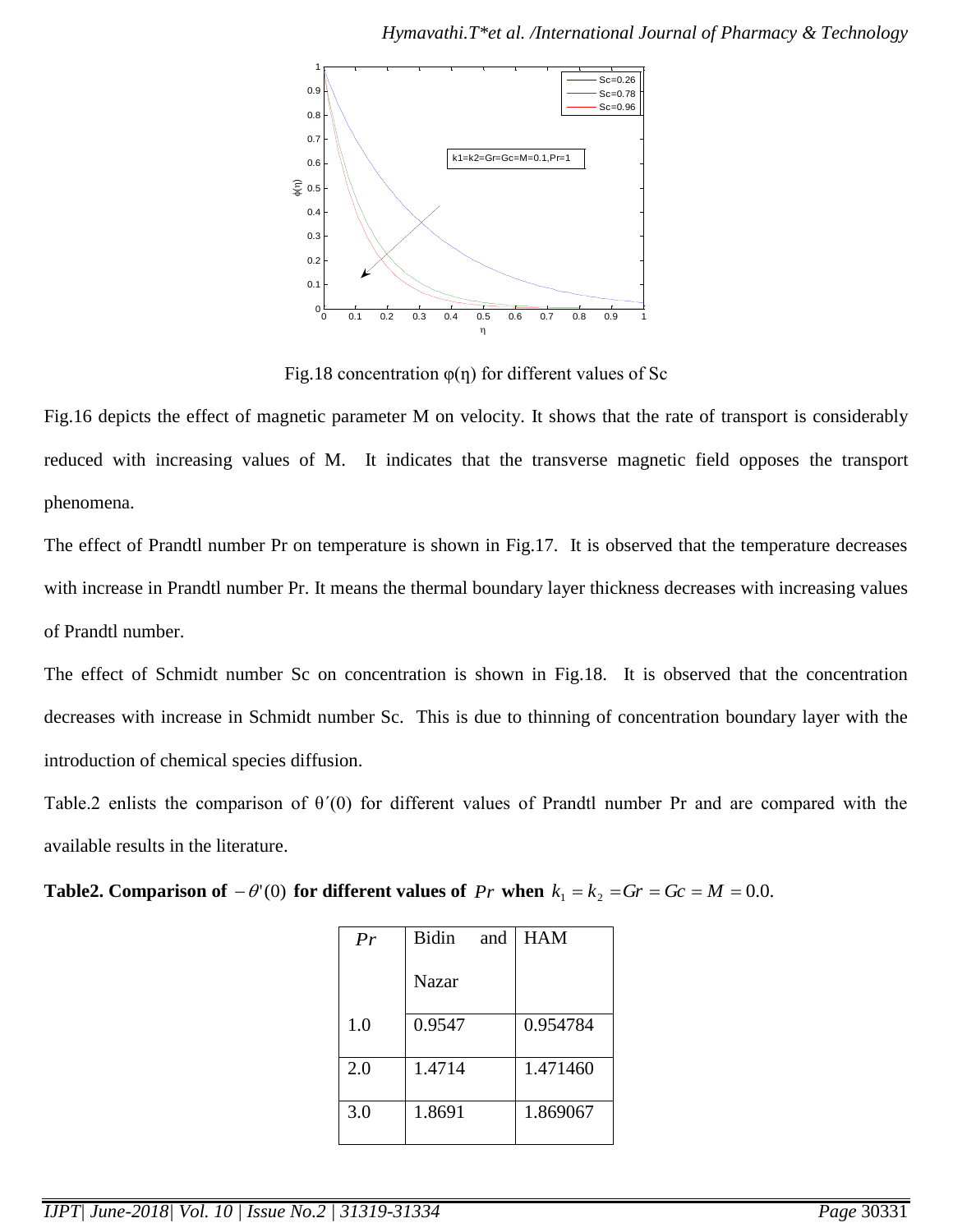## **Conclusions:**

In this paper, we employ Homotopy Analysis Method to heat and mass transfer of MHD visco-elastic fluid flow over an exponentially stretching sheet.

The solutions obtained by Homotopy Analysis Method are good agreement with existing results in literature. The results are summarized as follows.

- (1) An increase in Grashof Number and modified Grashof number increases the velocity and reduces the heat and mass transfer rate.
- (2) A raise in magnetic parameter reduces the velocity of the fluid.
- (3) The effect of porous parameter and visco-elastic parameter is to increase heat and mass transfer rate of boundary layer region.
- (4) The effect of increasing the values of Prandtl number and Schmidt number is to reduce the heat and mass transfer rate.

# **References:**

- 1. B.C. Sakiadis, Boundary layer behavior on continuous Solid surfaces-I, *A.I.Ch.E. Journal.7, 26-28,* (1961).
- 2. L.J. Crane, Flow Past a stretching Sheet, *Z. Angew. Math. Phys.21, 645-647, (1970).*
- 3. P.S.Gupta and A.S.Gupta, Flow and Heat and Mass Transfer on a stretching sheet with Suction or blowing, *The Canadian journal of Chemical Engineering, 55, 744-746, (1977).*
- 4. K.R. Raja Gopal, T.Y.Na., A.S.Gupta, Flow of Viscoelastic fluid over a stretching Sheet, *Rheol. Acta 23, 213- 215,* (*1984).*
- 5. A. Chakrabarti, A. Gupta, Hydro magnetic flow and heat transfer over a stretching Sheet, *Quarterly of Applied Mathematics, 73-78, (1979).*
- 6. H.I. Anderson, MHD flow of a visco elastic fluid past a stretching surface, *Acta Mechanica. 95, 227-230, (1992).*
- 7. Ming-I. Char, Heat and Mass Transfer in a Hydro Magnetic Flow of the Visco-elastic Fluid Flow over a Stretching Sheet*, Journal of Mathematical Analysis and Applications. 186: 674-689, (1994).*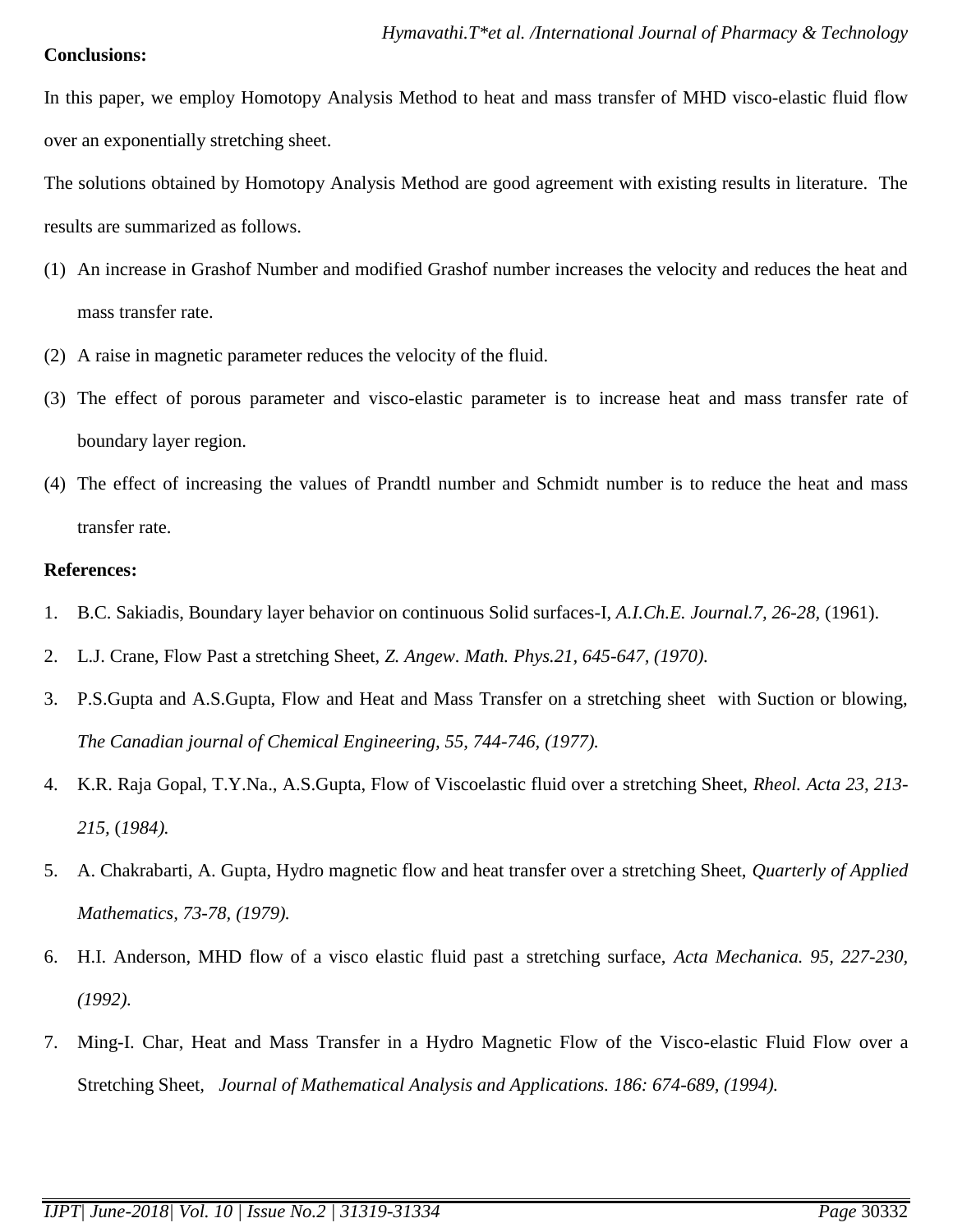- 9. Vajravelu.K, Flow and Heat transfer in a saturated porous medium, *ZAMM, 74 (12), 605-614, (1994).*
- 10. M. Subhas Abel, Sujith Kumar Khan, K.V.Prasad, Convective heat and mass transfer in aVisco-elastic fluid flow through a porous medium over a stretching sheet, *International Journal of Numerical Methods for Heat & Fluid Flow, 11, 779-792, (2001).*
- 11. K.V.Prasad, M.S.Abel, and P.S.Datti, Diffusion of chemically reactive species of a Non-Newtonian fluid immersed in porous medium over a stretching sheet, *Int. J. Non-linear Mech., 38, 651-657, (2003).*
- 12. Rafael Cortell, MHD Flow and mass transfer of an electrically conducting fluid of second grade in a porous medium over a stretching sheet with chemically reacting species, *Chemical Engineering and Processing, 46, 721-728. (2007).*
- 13. Liao, Beyond Perturbation: Introduction to Homotopy Analysis Method, *CRC Press, 2003*.
- 14. S. Liao, On the Homotopy Analysis Method to Non-linear problems*, Applied Mathematics and Computation, 147, 499-513, (2004).*
- 15. M. Sajid, T. Hayat, The application of Homotopy analysis method for MHD Viscous flow due to a shrinking sheet, *Chaos Solutions and Fractals, 39, 1317-1323, (2009).*
- 16. Behrouz Raftari, Kuppalapalle Vajravelu, Homotopy analysis method for MHD visco-Elastic fluid flow and heat transfer in a channel with a stretching wall, *Commun Nonlinear Sci. Numer Simulat 17, 4149-4162 (2012).*
- 17. W.C.Troy, E.A.Overmanii and G.B. Ermentrout, Uniqueness of flow of a second order fluid past a stretching sheet*, Quarterly Applied Mathematics, XLIV, (4), (1987).*
- 18. E.Magyari and B.Keller, Heat and Mass Transfer in boundary layers on an exponentially stretching surface, *J.Phys. D.Appl. phys., 32, 577-585, (1999)*
- 19. Sujith Kumar Khan, Emanuel Sanjayanand, Viscoelastic boundary layer flow and heat transfer over an exponential stretching sheet, *International Journal of Heat and Mass Transfer, 48, 1534-1542, (2005).*